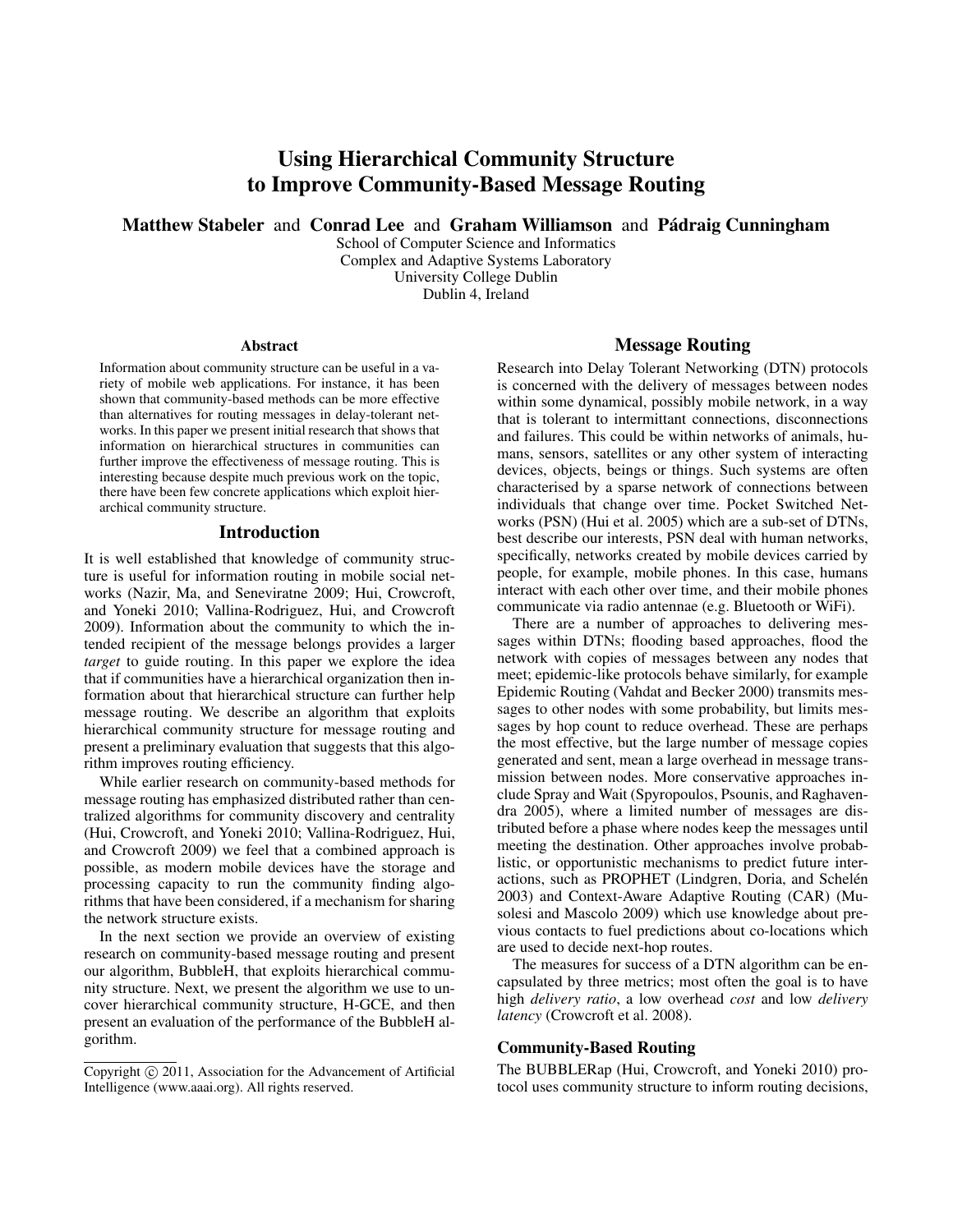```
On node n connection to encountered node pfor all messages m held by n for destination d \, \mathbf{do}if p == d then
   p \leftarrow melse if |BC(p, d)| < |BC(n, d)| then
   p \leftarrow melse if BC(p, d) == BC(n, d) and
LocalRank(p) > LocalRank(n) then
   p \leftarrow m
```
else  $n$  keeps  $m$ end if

end for

Figure 1: BubbleH Algorithm, where  $BC(p, d)$  is the set of all nodes which represent the smallest community, or *Bridging Community* containing both node  $p$  and node  $d$ .

it uses K-CLIQUE clustering (Palla et al. 2005) to generate overlapping community structure from a graph formed from contact between nodes. An edge between two nodes is formed when a contact occurs, and the edge weight is incremented with the duration of the contact at every subsequent meeting. Each node is given a global rank, and a rank within each community to which they belong. Ranks are based on their betweenness centrality globally and within each community. To take into account the dynamic nature of contact networks, the authors also threshold edges based on the connected time between nodes, edges where nodes have been connected for less than 4.5 days are removed before the K-CLIQUE algorithm is applied.

## Incorporating Community Hierarchy in Routing

Here we present the algorithm that exploits community hierarchical structure, which we call BubbleH. BubbleH is based on the BUBBLERap algorithm (Hui, Crowcroft, and Yoneki 2010), which uses the notion of local and global node ranking to make decisions about message passing. Node rank is based on the betweenness centrality of each node in the global network (global rank) and each community the node belongs to (local rank). As with the BUBBLERap algorithm, we calculate local rankings based on betweenness centrality, however, we do not use global rank. Instead, we use the hierarchy generated by Hierarchical Greedy Clique Expansion (H-GCE, discussed in the appendix) to drive the mobility of messages within the network. When a node encounters another, it considers whether to pass the message on based on how *close* the other node is in the network structure to the destination node.

Figure 1 shows the BubbleH algorithm, in it we refer to a *Bridging Community*  $(BC(p, d))$ , this is the smallest community that contains the node in question, and the recipient, or destination node. To find the *Bridging Community* between two nodes, we find all of the communities that the nodes share, and pick the shared community that has the lowest member count. In the case where we have multiple candidate communities, we choose the last candidate community found by the H-GCE algorithm. Alternatively, at this point we could also apply further rules for choosing the community, for example; summing the weight of edges within



Figure 2: Simplified example of an overlapping hierarchical community structure. The grouping of nodes in the upper section relates to the community hierarchy shown in the lower section. Communities are identified as  $C1$  to  $C9$ , nodes are identified as A to G. For clarity, edges between nodes are not shown, but are weighted by the connected time between the nodes.

the candidate communities and using the highest score or, considering the relative ranking within each candidate community, then picking the community where nodes are *closest* to each other.

To illustrate the concept, Figure 2 shows a simplified overlapping community structure, and its associated hierarchical structure. If we imagine that node  $F$  has a message destined for node  $B$ , the smallest community containing both F and B is c1, this is the *bridging community* for  $F$  and  $B$ . On encountering another node,  $F$  must consider whether the encountered node has a better *bridging community* than itself. For example, when meeting node C, whose *bridging community* with destination node  $B$  is  $c9$ , it will find that  $c9$  has less members than  $c1$ , and pass the message to  $C$ .

The intended effect of BubbleH, is to continually narrow down the scope of the message, so that it reaches the smallest community or *target* possible. We believe that in doing so, a message has a better chance of reaching the destination node than, as with BUBBLERap, considering communities of any size without structure.

## Hierarchical Community Finding

Any hierarchical community finding method can be plugged into the BubbleH algorithm. Because many communityfinding methods are either divisive (e.g., the betweennessbased algorithm introduced in (Newman and Girvan 2004)) or agglomerative (e.g., the efficient modularitymaximization algorithm proposed in (Blondel et al. 2008)), there is no shortage of algorithms that can produce a dendrogram as an output. We now discuss two considerations community overlap and the significance of hierarchical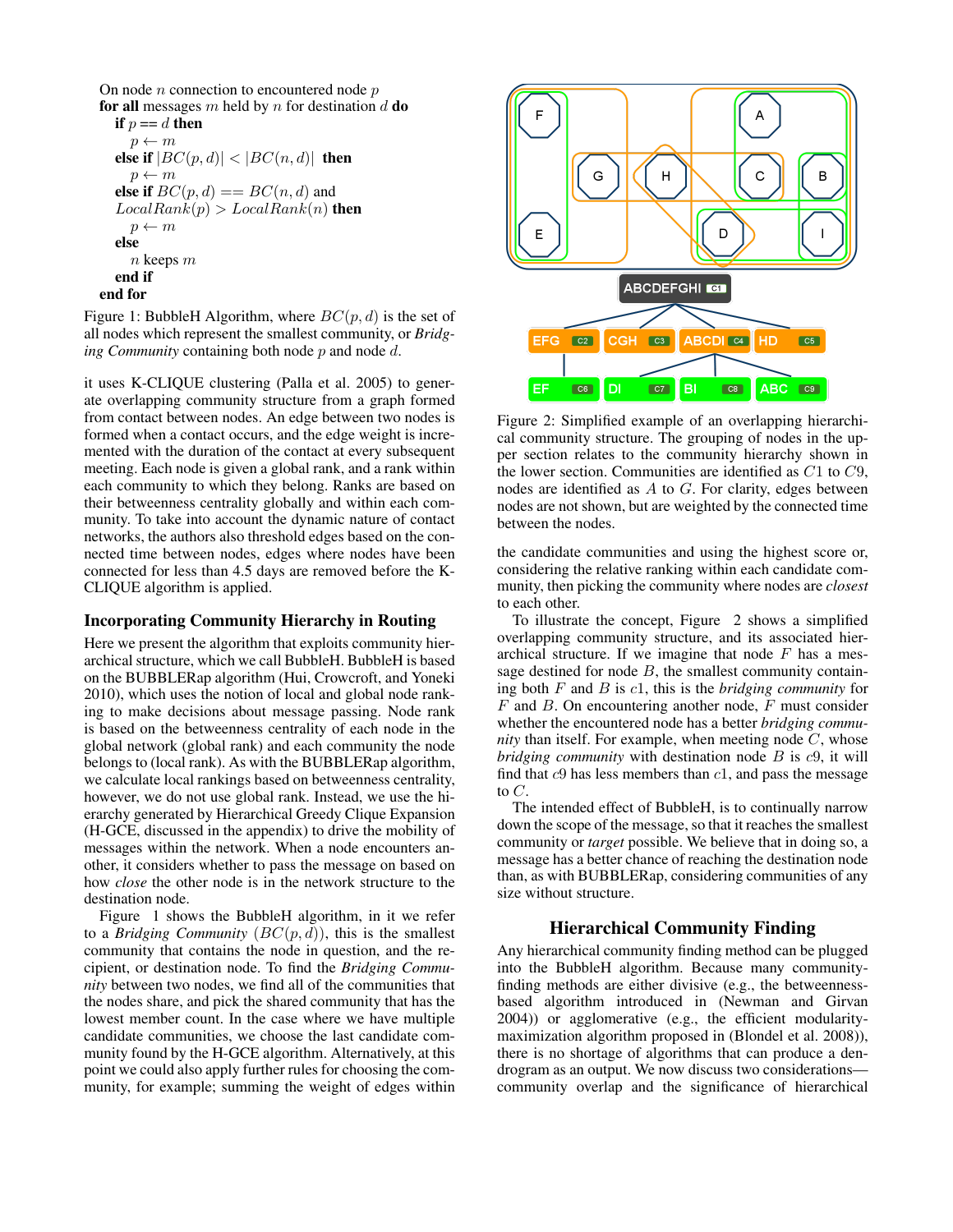structure—which guided our choice of community detection method.

It has recently been observed that mobile phone users typically belong to several network communities, so a suitable community finding algorithm should be capable of detecting overlapping communities. (Ahn, Bagrow, and Lehmann 2010) We therefore require any community finding algorithm we use for BubbleH to be capable of detecting overlapping communities.

Additionally, it is desirable for the hierarchical struture used by BubbleH to be "significant," i.e., an inherent part of the community structure rather than an artifact of the community detection method. This second requirement is related to a point that Fortunato made in his recent review of community detection methods (Fortunato 2010). Although most methods, given a network, will invariably detect some optimal clustering, an important question remains open:

But is the optimal clustering also *significant*, i.e., a relevant feature of the graph, or is it just a byproduct of randomness and basic structural properties like, e.g., the degree sequence?

This problem of significance looms larger when the task is to find hierarchical community structure. For although some community detection algorithms return a value which indicates the significance of the found communities (such as the modularity Q), very few of the methods which produce a dendrogram also return information on which levels of that hierarchy are significant. The methods which do produce such values are specified to find only non-overlapping communities (Clauset, Moore, and Newman 2008; Rosvall and Bergstrom 2010).

For this reason, we developed H-GCE, a hierarchical community detection method based on GCE (Greedy Clique Expansion), which has been shown to perform well in networks with high levels of community overlap (Lee et al. 2010; Gregory 2011). In addition to producing a dendrogram of overlapping community structure, it labels each point in that dendrogram with a sigfinicance value. The significance value is based on the idea that significant structure is robust to minor random pertubations to the graph structure, and is inspired by bootstrap resampling. For details on the algorithm, see the appendix.

## Preliminary Evaluation

To evaluate the performance of BubbleH, we have used ContactSim, a discrete time event simulator designed specifically for evaluating DTN routing. ContactSim is capable of using contact traces either recorded during real-world experiments or generated synthetically. In addition to BubbleH, we have also implemented several other routing algorithms. In order to compare the performance of using hierarchical community structure versus the original K-CLIQUE algorithm, we have implemented BUBBLERap. PROPHET, as one of the most well-known and mature DTN routing protocols, has also been implemented to provide a standard for comparison. Finally, we also show results for unlimited flooding of messages across the network, this gives us



Figure 3: Average weekly Bluetooth connections between participants in the MIT Reality dataset. dataset.

bounds on maximum *delivery ratio* and minimum *delivery latency* achievable.

In this experiment, we use Bluetooth proximity traces from the MIT Reality project (Eagle and Pentland 2005) to drive contact events within the simulator. The authors have captured communication, proximity, location, and activity information from 100 subjects at MIT over the course of the 2004-2005 academic year. This data represents over 350,000 hours of continuous data on human behavior.

The MIT Reality dataset has the most number of connections between between Oct 2004 and Jan 2005 (Figure 3), so we chose the period between 10 Nov 2004 and 10 Dec 2004 for community detection and testing, referred to as *MIT-NOV*. A weighted edge list is created from *MIT-NOV*, which is used by both BUBBLERap's thresholded K-CLIQUE and H-GCE to create community structures. For K-CLIQUE the threshold parameter is *30 minutes* which represents 0.07% of the overall time period, with  $K = 3$ , these parameters are analogous to the optimum settings used in (Hui, Crowcroft, and Yoneki 2010). This creates 6 communities of average size 3 for KCLIQUE, H-CGE creates 27 communities of average size 16. At the start of the simulation, each node is initialized with a message destined for each other node. We used varying parameters to tune H-GCE to find the optimum solution for this network, and have included both the best result (labeled BubbleH), and the average of all of these tuning runs (labeled BubbleH-AVG). The results in Figure 4 show that in this initial evaluation, BubbleH achieves a higher delivery ratio than BUBBLERap, and with a cost that is comparable. PROPHET and BubbleH perform similarly for delivery ratio, but with a much higher cost associated with it. BubbleH-AVG shows an increase in delivery over BUBBLERap, and a similar delivery cost as the best BubbleH and the BUBBLERap run.

Not shown is the latency for BUBBLERap, BubbleH, BubbleH-AVG, PROPHET and Flood, the differences between them appear to be insignificant, apart from Flood, which as expected, gives the best possible latency, a few points better than the other candidates.

#### Conclusion and Future Work

We have presented methods for identifying hierarchical community structure and routing messages based on this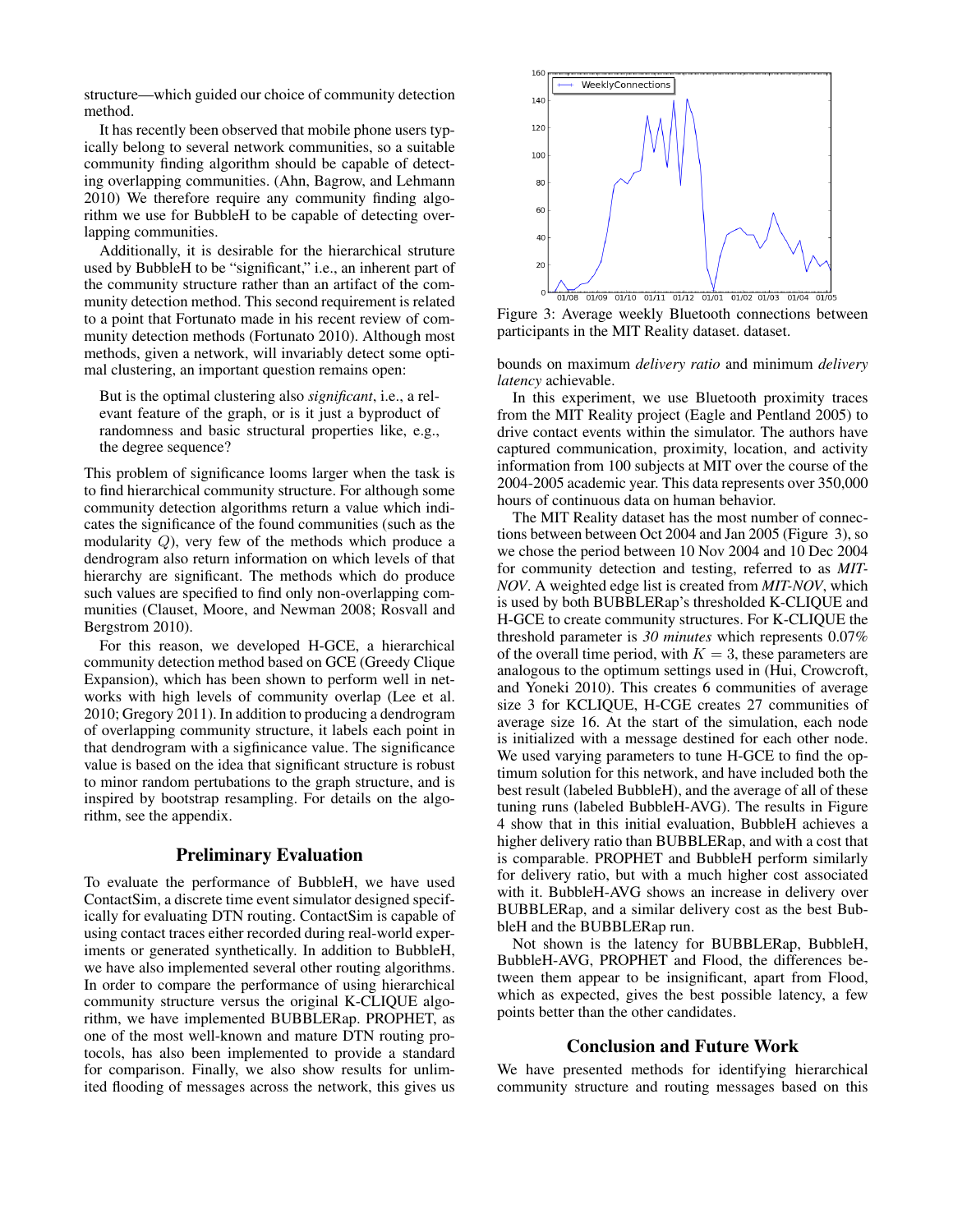

Figure 4: Simulation results for BUBBLERap, BubbleH, PROPHET and Flood during the *MIT-NOV* period.

structure. We have shown that the extra information on hierarchy can improve the efficiency of message delivery. In future work we plan to perform a more comprehensive evaluation to see if these improvements hold up. A key question for the significance of this work is the extent to which hierarchical community structure actually exists in real networks. This is an under-explored question and we plan to test this across a range of real social networks.

## Acknowledgments

This work is supported by a PhD scholarship from the Irish Research Council for Science Engineering and Technology and by Science Foundation Ireland Grant No. 08/SRC/I140 (Clique: Graph and Network Analysis Cluster).

## Appendix: Detecting hierarchical, overlapping communities using Greedy Clique Expansion

Before describing the algorithm, we define some terms. Let a community consist of a set of nodes. We will call a pair of communities C and C <sup>0</sup> *near duplicates* if the distance between them  $\delta(C, C')$  is less than the value of  $\epsilon$ , where

$$
\delta(C, C') = 1 - \frac{|C \cap C'|}{\min(|C|, |C'|)}.
$$
 (1)

Given a set of communities, we can *merge* two communities by removing them from the set and adding their union.

H-GCE consists of two phases. The first involves identifying a set of seeds and expanding these such that a dendrogram is formed. To find seeds, we first enumerate the set of all cliques in the network, and then remove all cliques which have a larger near-duplicate, as in GCE. Thus, each seed is a clique that is not a near duplicate of a clique of equal or greater size. We then select all seeds of the smallest size and expand them in parallel by one node by greedily optimizing a local fitness function–see (Lee et al. 2010) for details. After each expansion step, we merge any pair of communities which have become near duplicates. This two-step process (expanding all smallest communities by one node, merging any near duplicate pairs) is repeated until each seed has expanded to contain the entire graph. At some point in this phase all seeds will have been merged into one community. Thus, the expansion process produces a singly-rooted tree, or dendrogram, with seeds at the leaves and one big community containing all nodes at the root.

In this dendrogram, the path from a leaf (the seed) to the root is the history of nodes that are added either by greedy expansion or by merging. Thus, each point in this path can be thought of as representing a community containing the node added at that step in the expansion and all nodes added previously.

There is a problem with the dendrogram produced in phase one: even if a graph contains no community structure or only flat community structure, the procedure will return a dendrogram indicating hierarchical community structure– however, this dedrogram will be a mere artifact of the algorithm. The second phase of the algorithm determines which points in the dendrogram produced in the first phase represent significant community structure. The fundamental idea behind our approach is that if community structure is significant, then it will be robust against small perturbations in the graph, whereas insignificant communities will not display such stability. In other words, significant communities will be recoverable even if some noise is added to the graph; this idea has been previously developed in (Karrer, Levina, and Newman 2008; Rosvall and Bergstrom 2008). This and other approaches to measuring the significance of communities are outlined in Fortunato's review of community finding methods (Fortunato 2010).

Phase one leaves us with a set of seeds and a dendrogram. The purpose of phase two is to solve the problem just identifiend by labeling the points in this dendrogram as significant or insignificant. Phase two consists of two steps: the first step produces several dendrograms as in phase one but on graphs that have been perturbed by randomly rewiring ten percent of the edges in such a way that the original degree distribution is preserved. In our experiments we create 100 dendrograms on graphs perturbed using the method outlined in (Karrer, Levina, and Newman 2008).

In order to make sure that all graphs contain the same seeds, we did not rewire edges within seeds. Thus, all of these dendrograms share the same leaves and root as the one produced on the unpertubed graph. This means that as one traverses the path from a particular seed seed s to the root, the nth step of the traversal will have a corresponding point in every dendrogram, i.e., the nth parent of seed s.

Because each of these points corresponds to a community (as explained above), the distance of two correponding points in two dendrograms can be calculated using the distance measure in eq. 2. We call two corresponding points similar if the communities represented by these points have a distance less than  $0.1<sup>1</sup>$ . The second step of phase two compares each point  $n$  in the unperturbed dendrogram with the corresponding points  $n'$  in the perturbed dendrograms. If n is similar to  $n'$  in at least 90% of the perturbed dendrograms,

<sup>&</sup>lt;sup>1</sup>As *any* two communities approach the size of the entire graph, they will become similar because they are forced to contain the same nodes. For this reason, we use a different similarity measure for two communities if they both contain more than half the nodes in the graph, based on the proportion of nodes that they both ex-